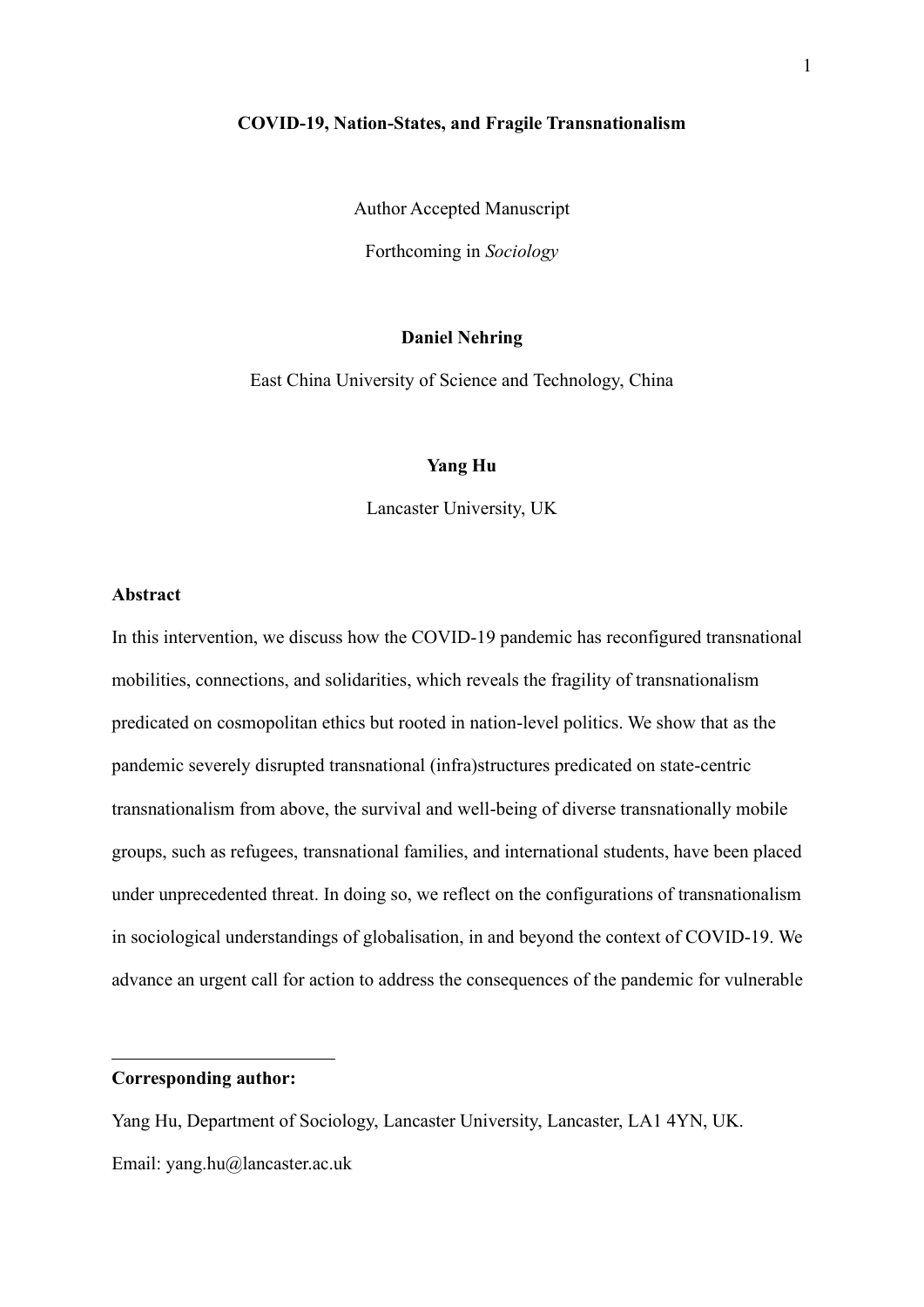people who lead precarious lives in a transnational limbo caught in the gaps between nationstates.

**Keywords**: COVID-19, globalisation, migrant, nation-states, transnationalism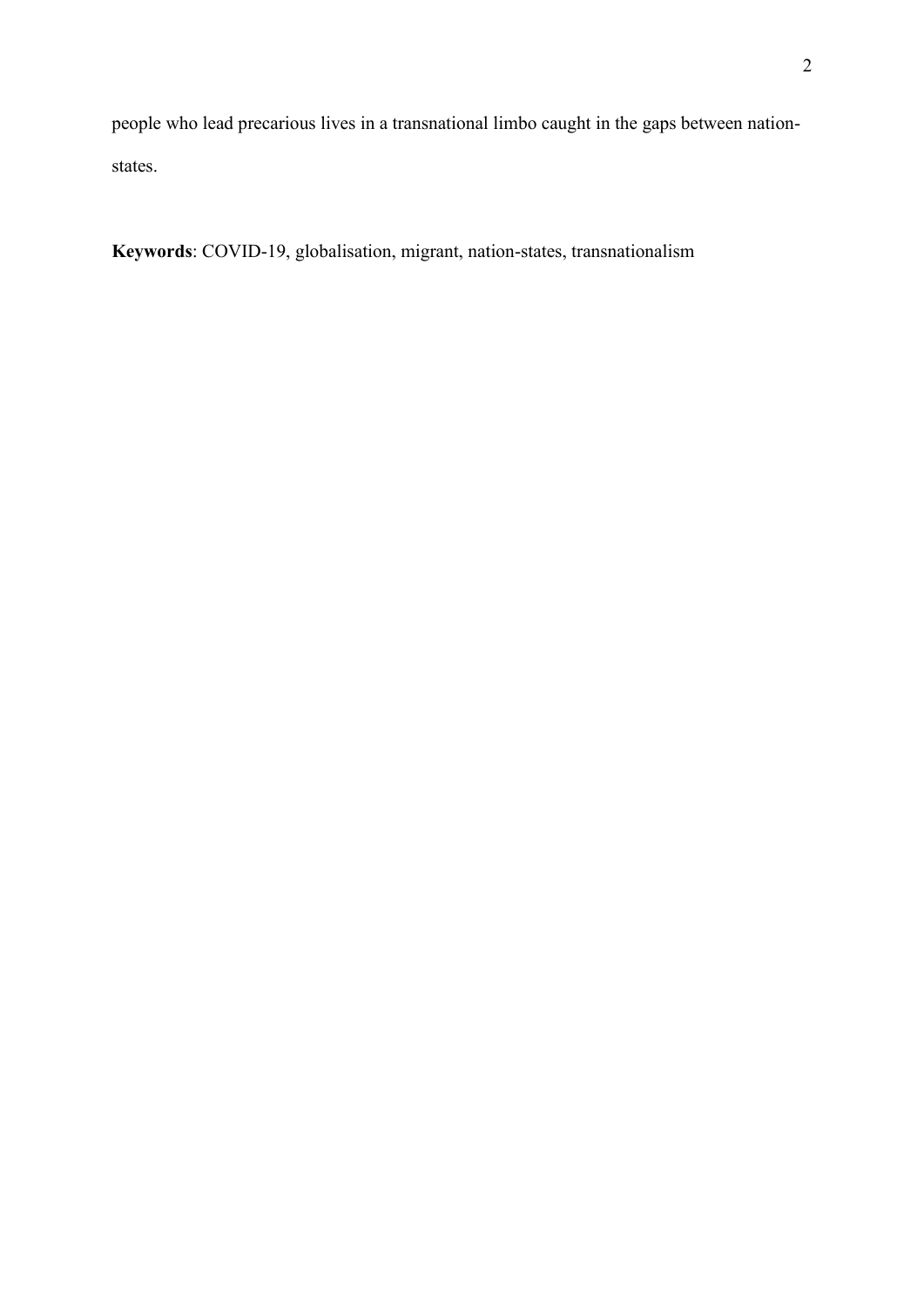#### **Introduction**

In unprecedented ways, the COVID-19 pandemic has reconfigured transnational (infra)structures, mobilities, and connections that have been foundational to post-Cold War globalisation. Such reconfigurations have severely disrupted macro-level (infra)structures underpinning 'sustained linkages and ongoing exchanges among non-state actors based across national borders' (Vertovec, 2009: 3), while re-emphasising the predominance of nation-states in the organisation of societies and social life. In this process, COVID-19 has engendered a retrenchment of 'transnationalism from above' (Portes et al., 1999). This retrenchment has, in partial but significant ways, impacted grassroots 'transnationalism from below', disturbing and remaking everyday transnational social connections, ways of belonging, and migrant mobilities (Glick Schiller et al., 1992; Levitt and Glick Schiller, 2004).

In this intervention, we draw on the case of the COVID-19 pandemic to reflect on the conditions that enable transnationalism and their key conceptual underpinnings. We argue and show that the pandemic has revealed the fragility of contemporary transnationalism, in terms of its structural dependence on nation-level politics and governance. Against the backdrop of disrupted transnationalism from above, we discuss how this 'fragile transnationalism' has left the transnationally mobile (e.g. migrant workers, refugees, international students, and transnational families) hanging in a structural limbo, rendering them exceptionally vulnerable during the pandemic. As a matter of urgency, we urge scholars, policymakers, practitioners, and the public to recognise, scrutinise, and mitigate the severe consequences of the pandemic for those whose lives are forged and sustained in a transnational social space.

### **COVID-19 and 'Fragile Transnationalism'**

The emergence of transnationalism as a field of sociological study roughly coincides with the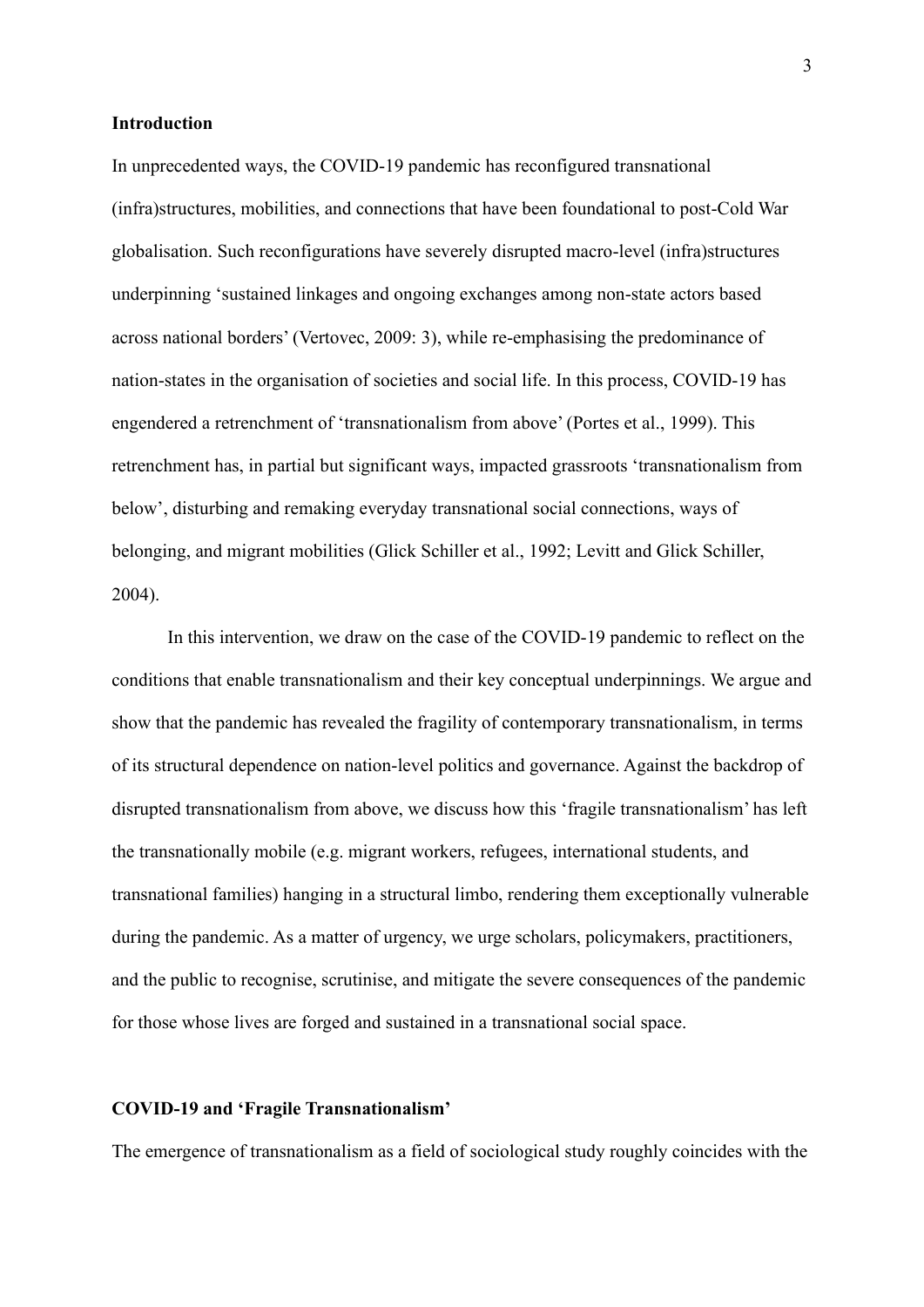end of the Cold War and the high phase of neoliberal globalisation. From above, it has been characterised by a political emphasis on the structures for free trade, export-led development, and an assemblage of regimes and infrastructures that facilitate the cross-border circulation of goods, ideas, and people (Harvey, 2007). From below, focusing on individual agency in forging transnational lives, the concept of 'migrant transnationalism', defined by Glick-Schiller et al. (1992: 1) as social 'processes by which immigrants build social fields that link together their country of origin and their country of settlement', has been used to characterise the lives of the transnationally mobile, from refugees to labour migrants, international students, and transnational families.

The salience of migrant transnationalism in the era of neoliberal globalisation has been bound up with debates about the emergence of post-national forms of social solidarity, belonging, and citizenship (Delanty, 2020). The central assumption of such post-national citizenship, as Carvalhais (2016: 107) argues, 'lies in the idea of denationalized access to citizenship rights as well as in a liberal-republican commitment to public action, once voluntary adherence to democratic participation has taken place'. This conceptualisation is predicated on nation-states' ethical commitment to a cosmopolitan vision of social solidarities (Beck, 2006), which has been substantially undermined during the COVID-19 pandemic.

The pandemic has brought to the fore what might be described as 'fragile transnationalism' from above—one that is constituted and maintained through post-national cosmopolitan ethics but political processes and modes of governance rooted in nation-states, which can therefore equally be curtailed or closed down through action at the national level. During the pandemic, a direct consequence of 'fragile transnationalism' has been the retrenchment of transnational social spaces and processes, fashioned by crisis responses and ideologies that centre on the nation-state, which cascaded through at least four layers: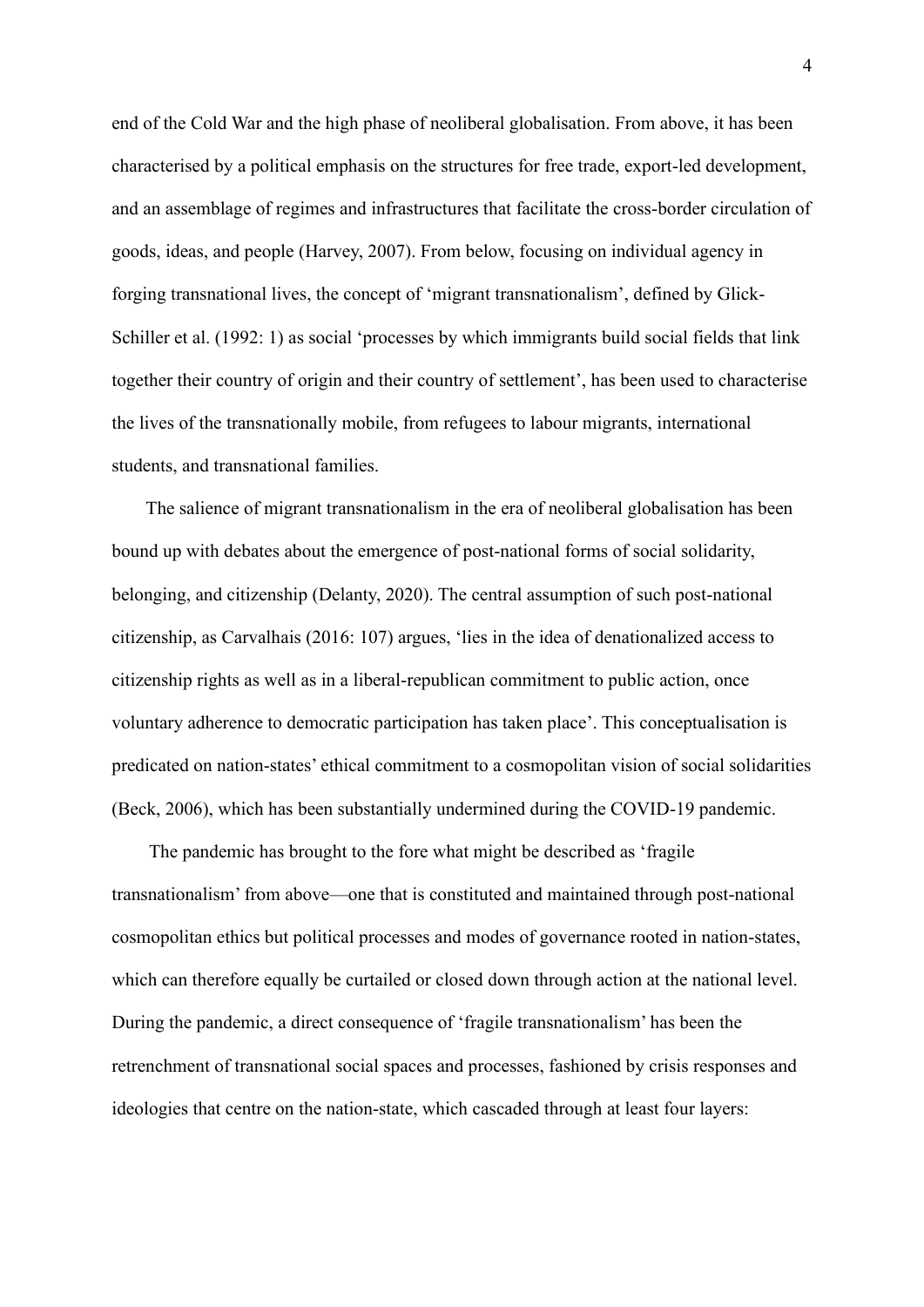- 1. *'Bordering'*: The first year of the pandemic has seen over 111,000 travel restrictions and border closures worldwide (Benton et al., 2021). National borders are further fortified through extensive quarantine regimes applied to cross-border travellers (World Health Organisation [WHO], 2020a). Mobility surveillance, such as technology-assisted location tracking and 'health code' software, is used to regulate cross-border mobility (Liu and Bennett, 2020). This upsurge in bordering has been global in scale for the whole duration of the pandemic so far (WHO, 2020a). While some countries, such as European Union member states, have sought to maintain travel channels to selectively enable transnational migration, others, such as Australia and China, have almost completely closed their borders (Benton et al., 2021).
- 2. *Infrastructural disruption*: State-mandated 'bordering' has cascaded into a disruption of transnational mobility infrastructures, including transport, communication, brokerage, and networks (Xiang and Lindquist, 2014), that sustain migrant transnationalism. For example, almost 200 European airports are at risk of closure (United Nations News, 2021). As states withdraw from a transnational social space, the capacity of non-state actors (e.g. travel agents, airlines) in coordinating the disjointed acts of state actors becomes very limited. Such limitations have also been encountered by international organisations (e.g. the WHO), for example in facilitating transnational exchanges in medical equipment and vaccines for COVID-19 (Felter, 2021).
- 3. *Biopolitical nationalism and racism*: The pandemic has coincided with and to some extent fuelled the resurgence of nationalistic ideologies and politics across many countries. Popular and political discourse has come to be characterised by biopolitical nationalism (Kloet et al., 2020), in terms of which country fares better in the pandemic (Samadashvili, 2020), speculation and racialisation of the origin of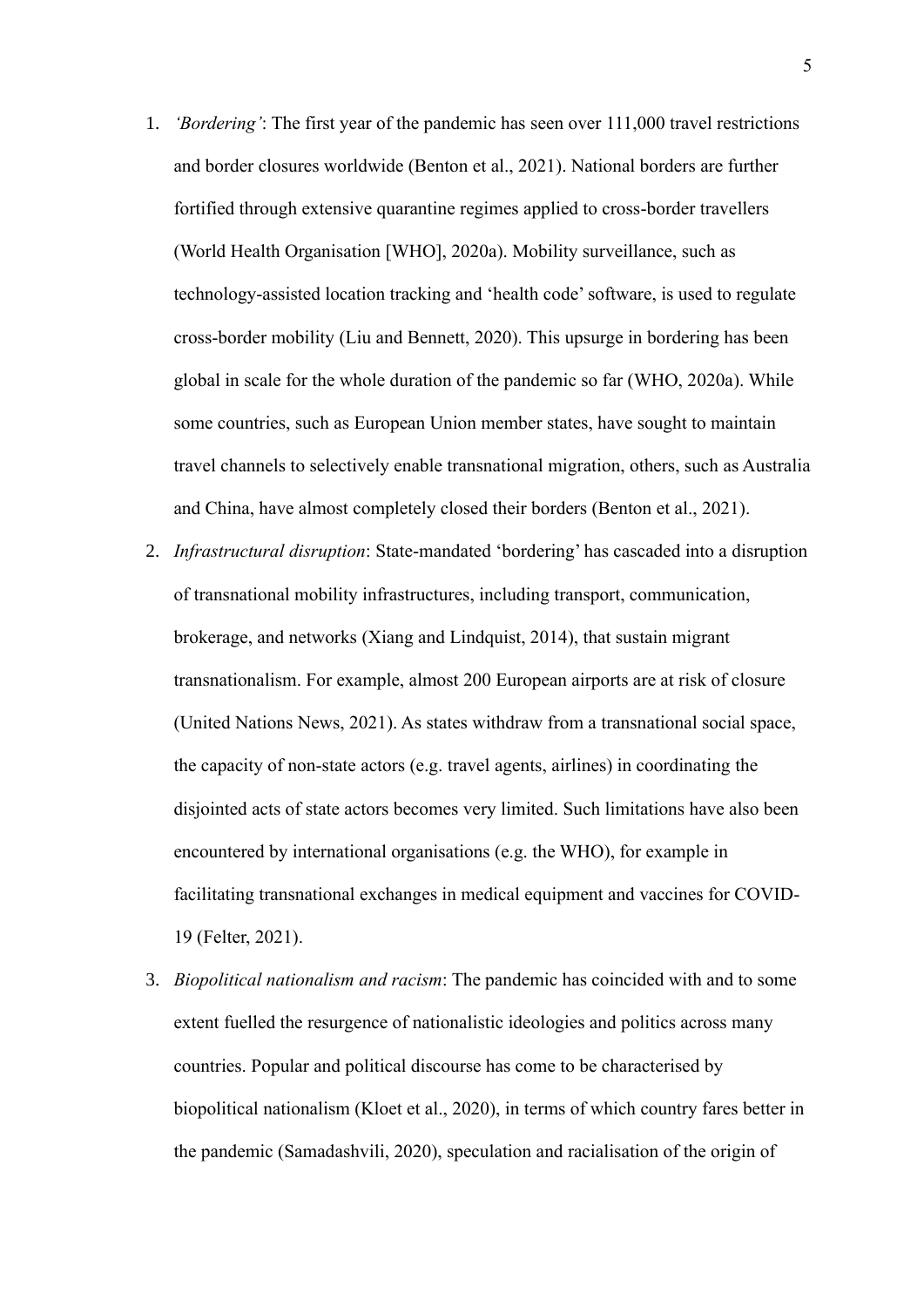SARS-CoV-2 (Verma, 2020), and a spike of anti-Asian hate and violence (Wu et al., 2020).

4. *Resource competition*: Fuelled by biopolitical nationalism, the ethos of cosmopolitan solidarity between nation-states has been severely undermined, as different nationstates compete for resources such as vaccines and medical and personal protective equipment (Lavallée, 2021). In this competition, low- and middle-income countries, such as those in Africa, in command of limited means were faced with unprecedented difficulties of securing lifesaving medical resources (Kavanagh et al., 2020). As a result, such competition has exacerbated global inequalities and led to new forms of international tension and conflict.

Taken together, these processes have entailed an abrupt distancing of nation-states from one another and a shrinking and fractured transnational social space from above. As every country is preoccupied with its own crisis, the room for effective international cooperation to tackle the pandemic has been squashed.

'Fragile transnationalism' has its long roots in nationalist politics, structural racism, and the postcolonial global order. Before the pandemic, nationalism, racism, and xenophobia had already been on the rise and the benefits of globalisation had come to be hotly contested in many societies (Wodak, 2015). Exposing the (infra)structural weakness of 'fragile transnationalism', the pandemic has exacerbated these pre-existing tensions, from ongoing warfare in the South Caucasus (Gugushvili and KcKee, 2021) to the escalation of the 'refugee crisis' (Vonen et al., 2020). It has also created new conditions for nationalistic, racist, and xenophobic public discourses calling for nation-states' withdrawal from a transnational space.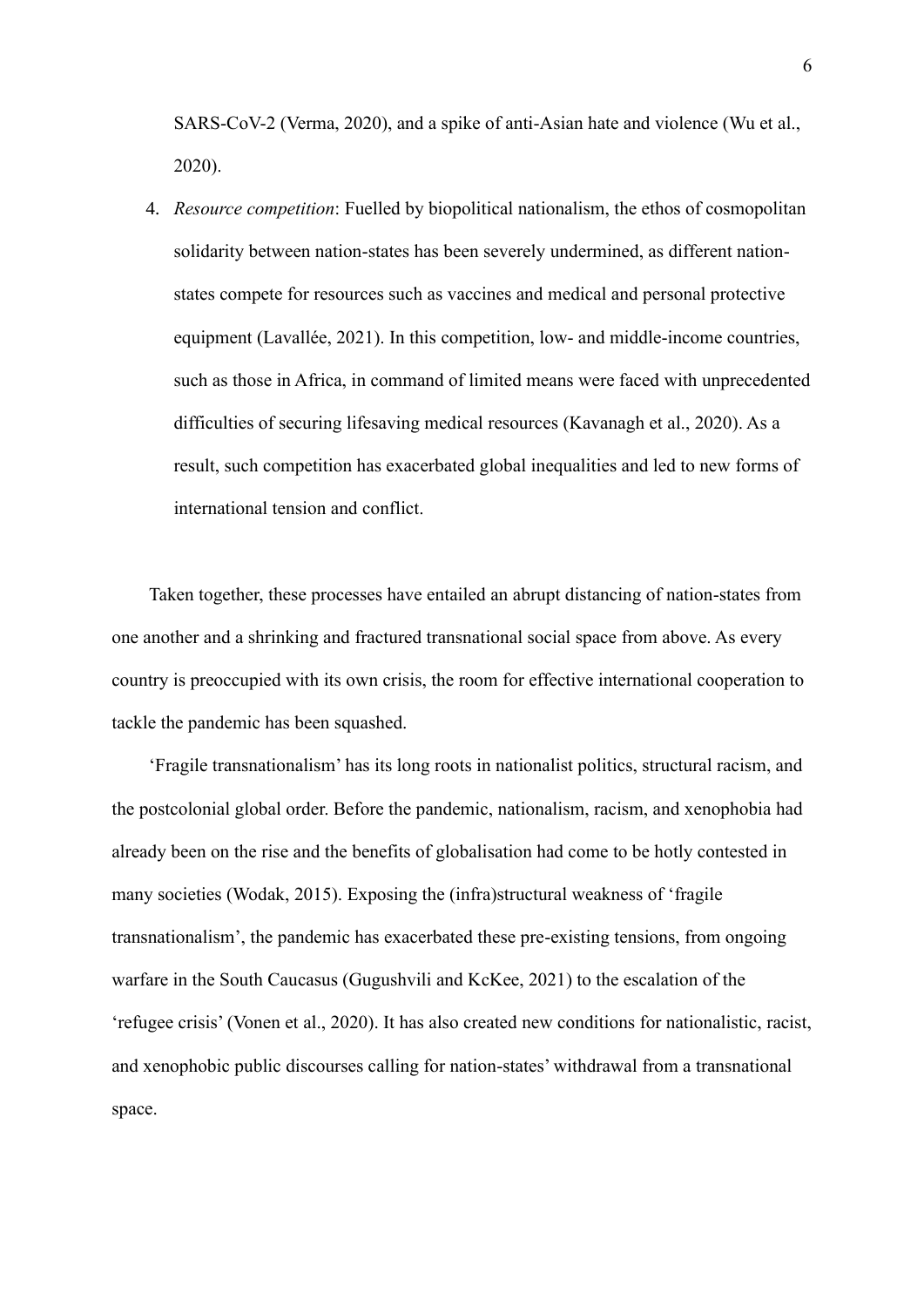#### **Vulnerabilities and Inequalities in a Transnational Limbo**

'Fragile transnationalism' from above, exacerbated by nation-states' lack of attention to and care for the transnationally mobile during the pandemic, has given rise to a 'transnational limbo' for diverse groups of people whose lives extend across national borders and are caught in the gaps between nation-states (Benton et al., 2021). With weakened (infra)structural support, the lives of transnational migrants, who either remain immobile or struggle to cross borders, have been cast into a transnational limbo. Such a limbo undermines the survival and well-being of the transnationally mobile in at least five ways:

- 1. *Transnational immobility*: With interruptions to transnational mobility infrastructures and regimes, many of the transnationally mobile are forced to stay put. The resulting immobility entails prolonged separation between transnationally located family members, undermines the economic subsistence of those whose livelihood hinges on cross-border mobility, and jeopardises the survival of nearly 80 million refugees stranded in warfare and climate disasters (WHO, 2020b). The challenges are exacerbated by the unpredictability as to the course of the pandemic and nationstates' policies regarding border closures, movement restrictions, and surveillance (İçduygu, 2020).
- 2. *Temporal (biographical) disruption*: The coming of age of migrant transnationalism means individuals increasingly forge their biographies across nation-states (Levitt & Glick Schiller, 2004). During the pandemic, people's capability to develop transnational biographies is limited. The pandemic's sudden outbreak has also abruptly disrupted the transnational biographies already in progress, for example, for international students who are stranded in their host countries or unable to travel and begin their studies (Hu et al., 2020).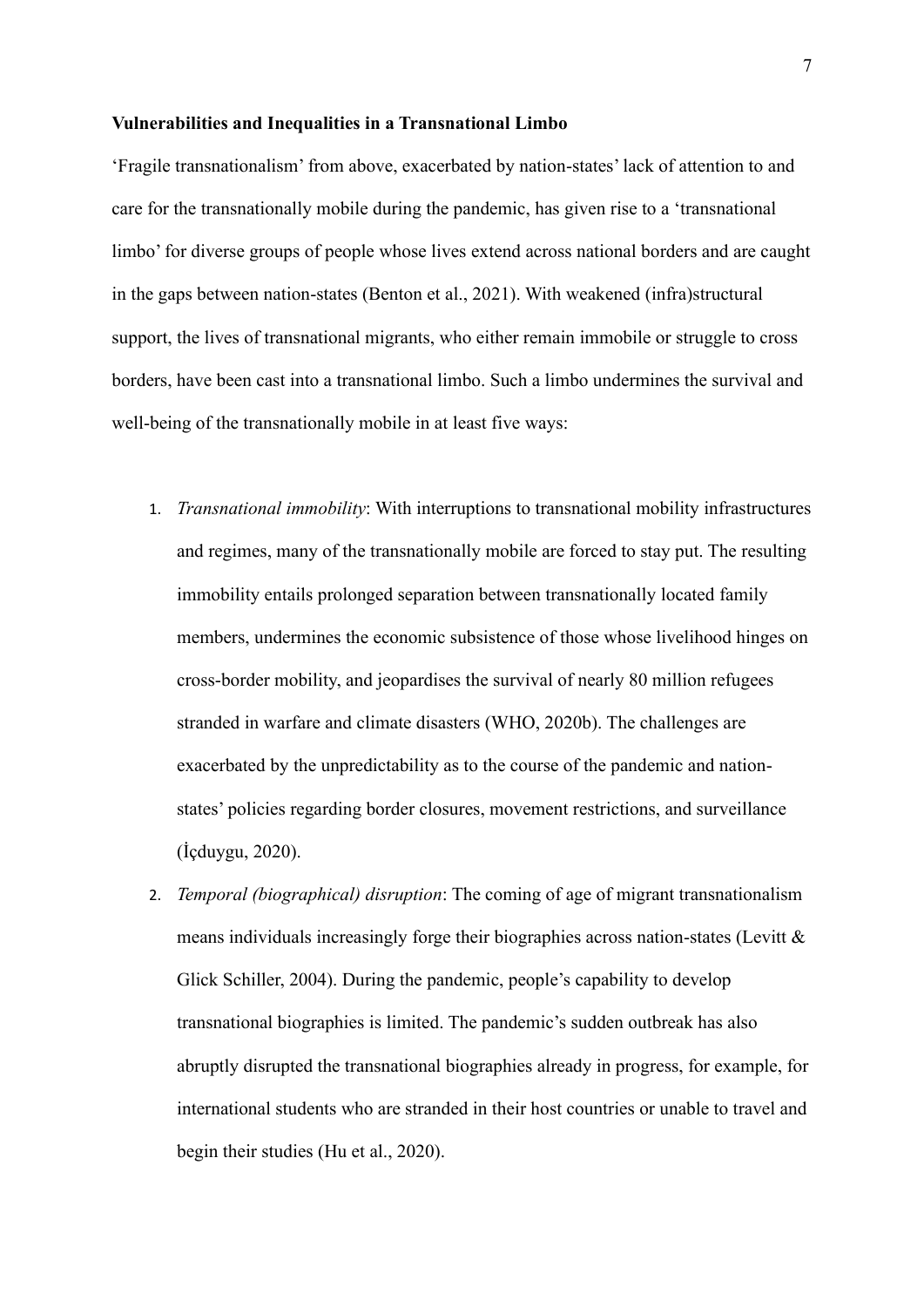- 3. *Violence*: Transnationally mobile groups are increasingly exposed to symbolic and physical violence, ranging from refugees' entrapment in pre-existing, intensifying violence (WHO, 2020b) to migrants' victimhood of new racial abuse in a range of countries such as the United Kingdom (UK) and the United States (Wu et al., 2020).
- 4. *Service/support scarcity*: Before the pandemic, many non-citizen migrant groups had already often been denied full access to social security and public services in their host societies, for example in certain parts of Europe (Degen et al., 2019). Despite their heightened vulnerability during the pandemic, migrant groups across a wide range of world regions are largely marginalised, and their particular needs are often left unattended in nation-state/citizen-centred pandemic responses.
- 5. *COVID-19 infections and deaths*: The long-term vulnerability and poor living conditions (e.g. crowded dwelling, economic deprivation) of certain migrant groups, coupled with a lack of structural support and intensifying adversities during the pandemic, has led to their high COVID-19 infection and mortality rates, particularly among low-skilled migrant workers and refugees on a global scale (Migration Data Portal, 2021).

The precarity of living in a transnational limbo urges us to interrogate inequalities exacerbated by and arising from 'fragile transnationalism'. Emerging evidence suggests that the pandemic has exacerbated economic and well-being inequalities between migrant and non-migrant groups in the UK and the United States (Hu, 2020; Wu et al., 2020). Yet further, nuanced inequalities are also noted between different migrant groups commanding differential social, economic, and cultural resources. Thus, for example, a recent report by the Organization for Economic Development and Cooperation concludes that the pandemic is likely to worsen the living and work conditions for workers in manual, low-wage occupations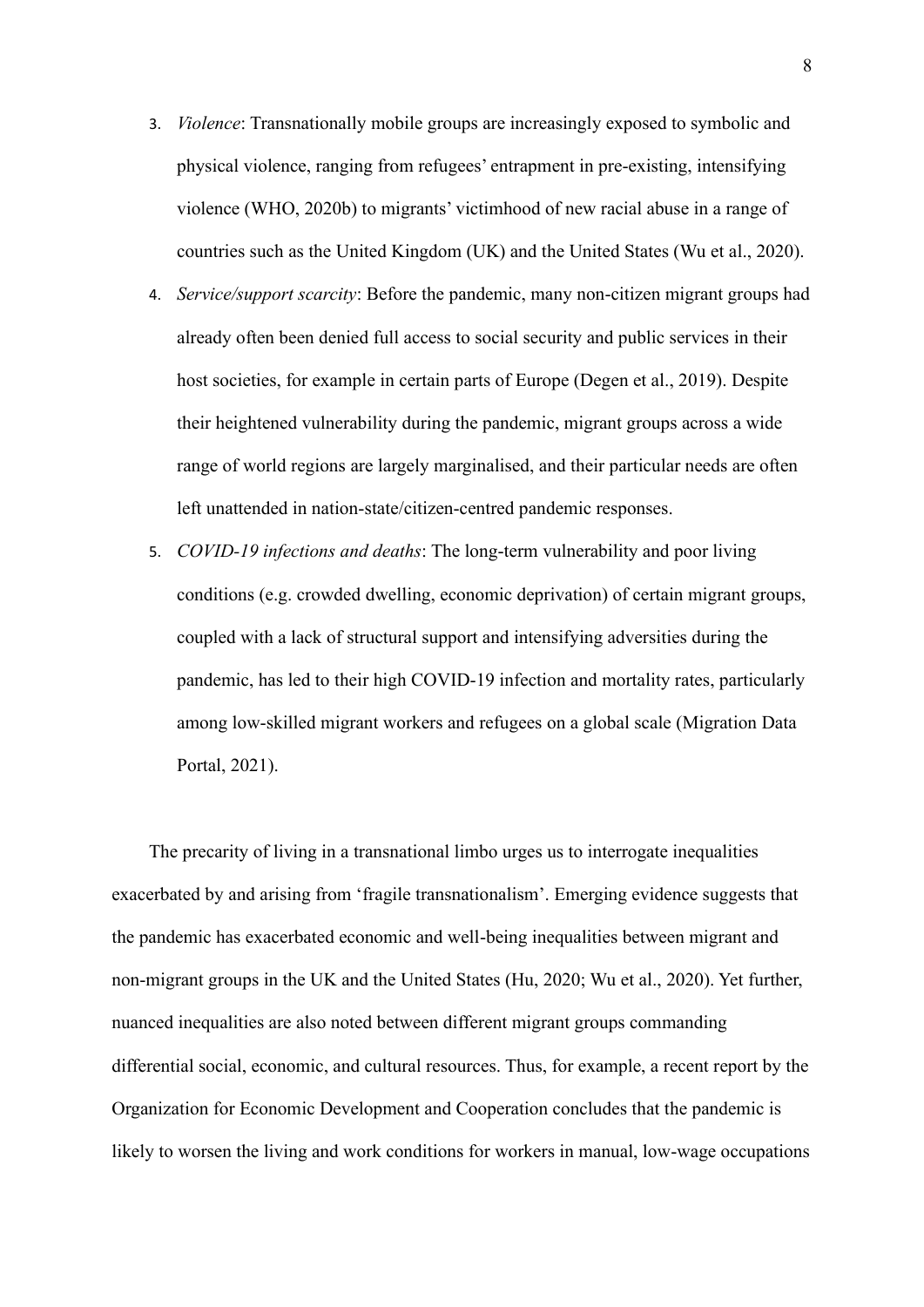on a global scale, due to reduced access to international migration and remittances (Gagnon, 2021). Moreover, COVID-19 has exacerbated global gender inequalities and undermined women's experiences of migration, for instance due to migrant women's overrepresentation in informal, precarious, and low-paid work hard hit by the pandemic (Gottardo and Cyment, 2020). These developments give rise to nuanced, intersecting forms of inequality among the transnationally mobile.

Furthermore, different forms of transnational activities and connections have been impacted to different degrees. Physical stasis during the pandemic has been accompanied by a global boom in the use of digital platforms, such as Zoom, FaceTime, WhatsApp, and WeChat. However, the fact that remaining pathways for transnational connections rely to a significant degree on various forms of commercial brokerage opens up new possibilities for social inequalities. As commercial empires such as Facebook and Tencent accrue the essential means of transnational communication and mounting personal data, digital capitalism has rapidly expanded to colonise, monopolise, and gatekeep people's transnational access. This trend, alongside nation-states' withdrawal from the transnational social space, may have further elevated the importance of commercial (versus state) actors in fashioning neoliberal globalisation. It directs future inquiries into how global capitalism, in renewed digital forms, may shape post-pandemic trends of global inequalities.

## **Conclusion**

Despite incipient debates about an 'end of globalisation' during the COVID-19 pandemic (Hameiri, 2021), it seems impossible, at the time of writing, to estimate the duration of the pandemic, the extent to which it will have a lasting impact on transnational social, economic, cultural, and political structures and processes, and the resilience of these structures and processes. Nevertheless, two observations are clear. First, within a year or so, the pandemic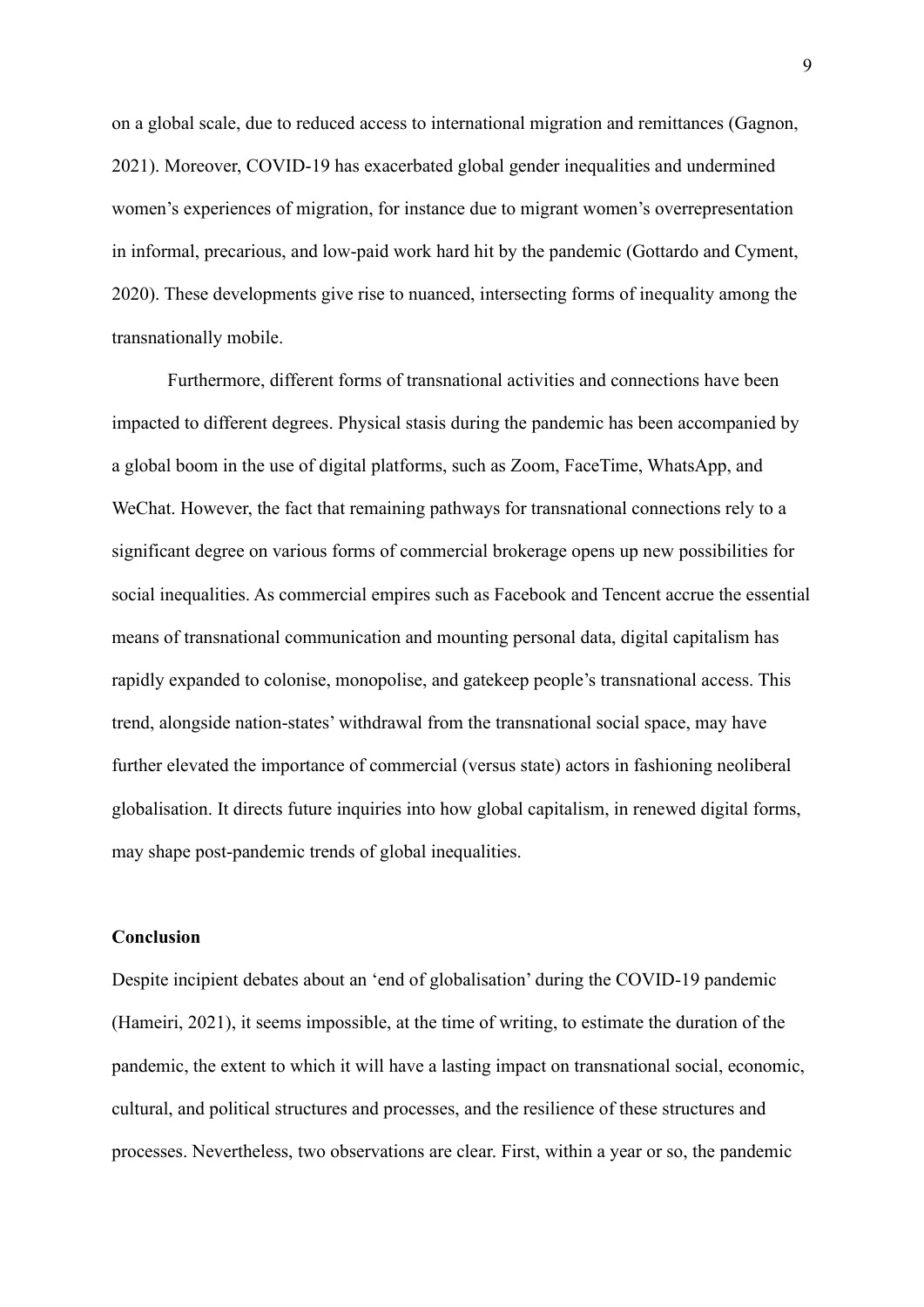has shown the fragility of transnationalism that is constituted and maintained through political processes and modes of governance rooted in nation-states. Second, as the pandemic has substantially weakened transnational (infra)structures and undermined post-national cosmopolitan ethics from above, the lives of the transnationally mobile are thrown into a limbo with at best weak structural support. The transnational limbo jeopardises the basic survival of some and impairs the well-being of many others. A coordinated development of formal, resilient transnational social protection across nation-states is urgently needed to safeguard the survival, health, and well-being of those caught in the limbo.

While the course of the pandemic cannot be predicted with certainty, it is almost certain that its impact will not fade away quickly, and that other crises of a global scale may be on the horizon, for example, as a result of global climate emergency. Therefore, there is a pressing need to re-examine and re-consider the configurations of transnationalism in the slowly emerging post-pandemic world and to theorise more fully the complex, interdependent relationships between transnationalism from above and from below. Moreover, we invite sociologists, policymakers, and the public to reflect critically on the assumptions underpinning transnationalism and (neoliberal) globalisation; to tackle persistent inequalities exacerbated by and new inequalities emerging from the pandemic; and, most ambitiously, to forge structural changes that will allow us to move beyond 'fragile transnationalism' to face our next global crisis differently, together.

## **Acknowledgements**

The two authors have contributed equally to this work and share first authorship. The authors would like to thank the journal editors and anonymous reviewers for their helpful comments on earlier versions of this manuscript.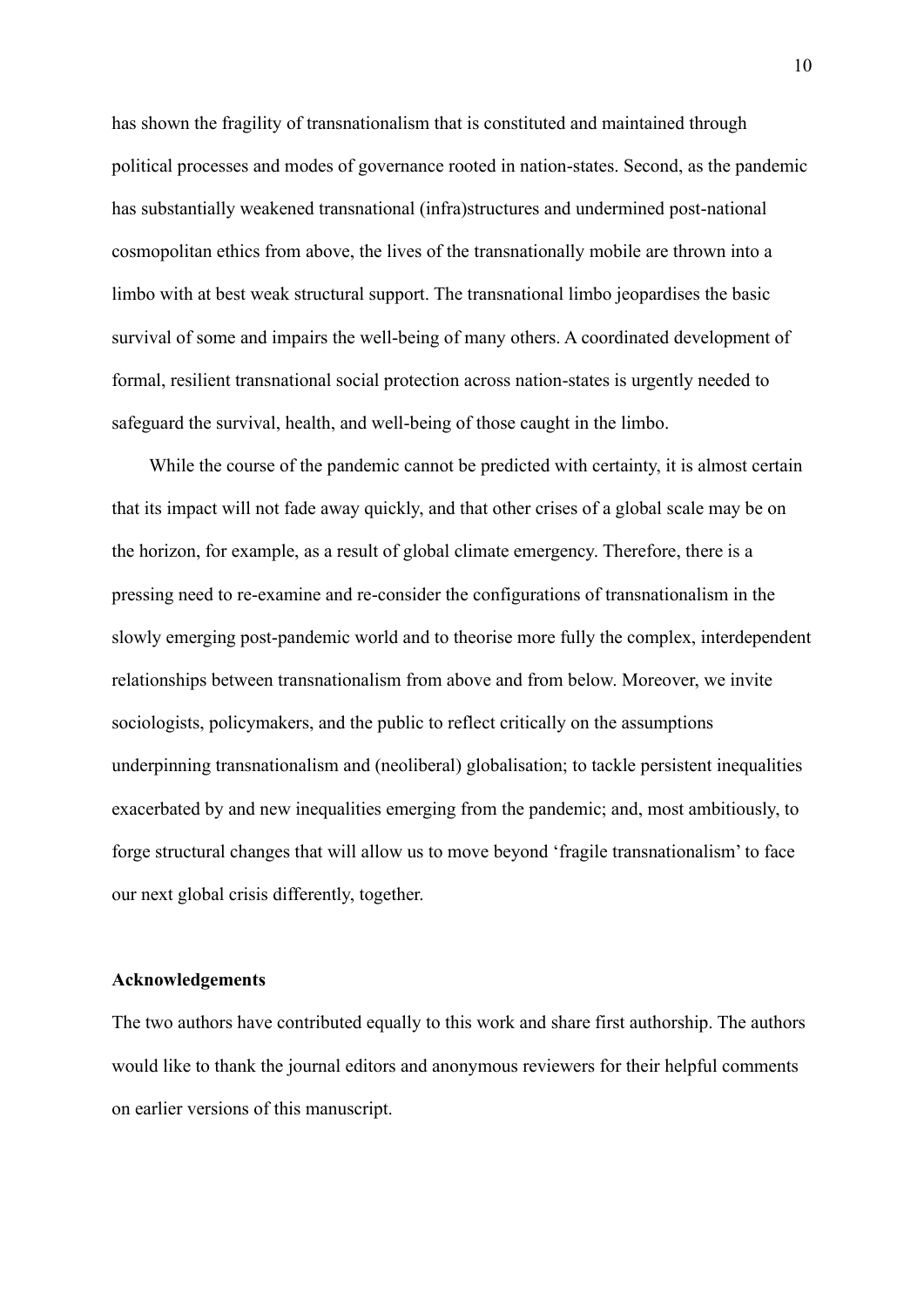### **References**

Beck U (2006) *Cosmopolitan Vision.* Cambridge: Polity.

- Benton M, Batalova J, Davidoff-Gore S, et al. (2021) *COVID-19 and the State of Global Mobility in 2020.* Geneva: International Organization for Migration and Migration Policy Institute. https://www.iom.int/news/first-comprehensive-global-analysis-covid-19-travel-restrictions-border-closures-weighs-future (accessed April 6, 2021).
- Carvalhais IE (2016) The cosmopolitan language of the state. *European Journal of Social Theory* 10(1): 99–111.
- Degen D, Kuhn T and van der Brug W (2019) Granting immigrants access to social benefits? How self-interest influences support for welfare state restrictiveness. *Journal of European Social Policy* 29(2): 148–165.
- Delanty G (2020) Imagining the future: Social struggles, the post-national domain and major contemporary social transformations. *Journal of Sociology* 57(1): 27–46.
- Felter C (2021) *A Guide to Global COVID-19 Vaccine Efforts.* Available at: https://www.cfr.org/backgrounder/guide-global-covid-19-vaccine-efforts (accessed April 12, 2021).
- Gagnon J (2021) *Inequalities and international migration: securing benefits for all post COVID-19*. Paris: OECD Development Centre. https://oecd-developmentmatters.org/2021/01/18/inequalities-and-international-migration-securing-benefitsfor-all-post-covid-19/ (accessed June 15, 2021).
- Glick Schiller N, Basch L and Blanc-Szanton C (1992) Transnationalism: A new analytic framework for understanding migration. In: Glick Schiller N, Basch L and Blanc-Szanton C (eds) *Towards a transnational perspective on migration: Race, class, ethnicity, and nationalism reconsidered*. New York: New York Academy of Sciences, 1–24.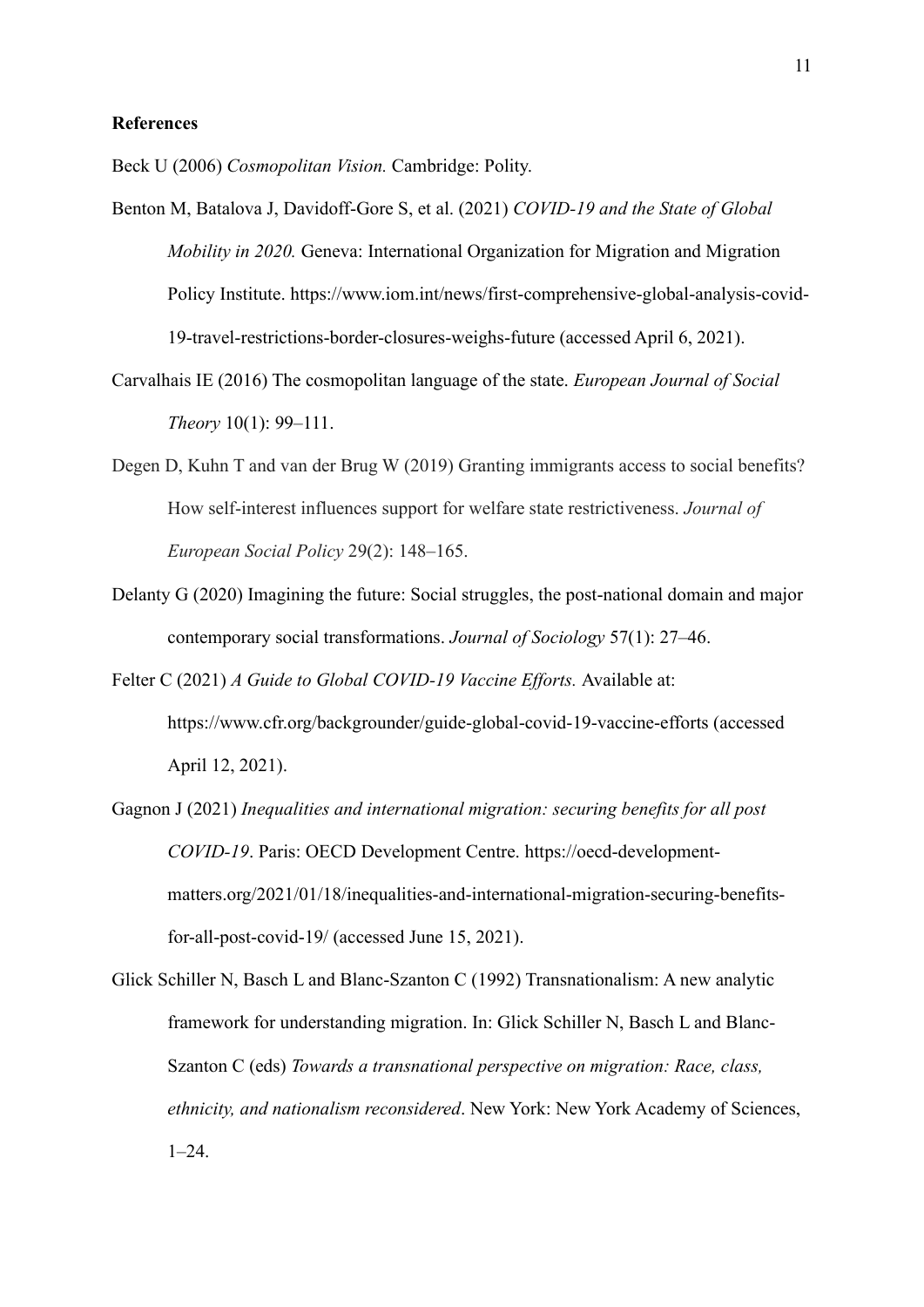Gottardo C and Cyment P (2020) *How COVID-19 affects Women in Migration*. Bonn: Friedrich-Ebert-Stiftung. https://www.fes.de/en/iez/international-week-ofjustice/article-in-gerechtigkeitswoche/how-covid-19-effects-women-in-migration-1-1 (accessed June 15, 2021).

Gugushvili A and McKee M (2021) The COVID-19 pandemic and war. *Scandinavian Journal of Public Health*. Epub ahead of print: 10.1177/1403494821993732.

Hameiri S (2021) COVID-19: Is this the end of globalization? *International Journal: Canada's Journal of Global Policy Analysis*. DOI: 10.1177/0020702020985325.

Harvey D (2007) *Neoliberalism: A Brief History.* New York: Oxford University Press.

- Hu Y (2020) Intersecting ethnic and native–migrant inequalities in the economic impact of the COVID-19 pandemic in the UK. *Research in Social Stratification and Mobility 68*: 1–6.
- Hu Y, Xu CL and Tu M (2020) Family-mediated migration infrastructure: Chinese international students and parents navigating (im) mobilities during the COVID-19 pandemic. *Chinese Sociological Review*, 1–26. Epub ahead of print: [10.1080/21620555.2020.1838271.](https://doi.org/10.1080/21620555.2020.1838271)
- İçduygu A (2020) Stranded irregular migrant workers during the COVID-19 crisis: The question of repatriation. Geneva: International Organization for Migration.
- Kavanagh M M, Erondu N A, Tomori O, Dzau V J, Okiro E A, Maleche A, Aniebo I C, Rugege U, Holmes C B and Gostin L O (2020) Access to lifesaving medical resources for African countries: COVID-19 testing and response, ethics, and politics. *The Lancet* 395: 1735–1738.
- Kloet JD, Lin J and Chow YF (2020) 'We are doing better': Biopolitical nationalism and the COVID-19 virus in East Asia. *European Journal of Cultural Studies* 23(4): 635–640.

Lavallée C (2021) The European Union's two-fold multilateralism in crisis mode: Towards a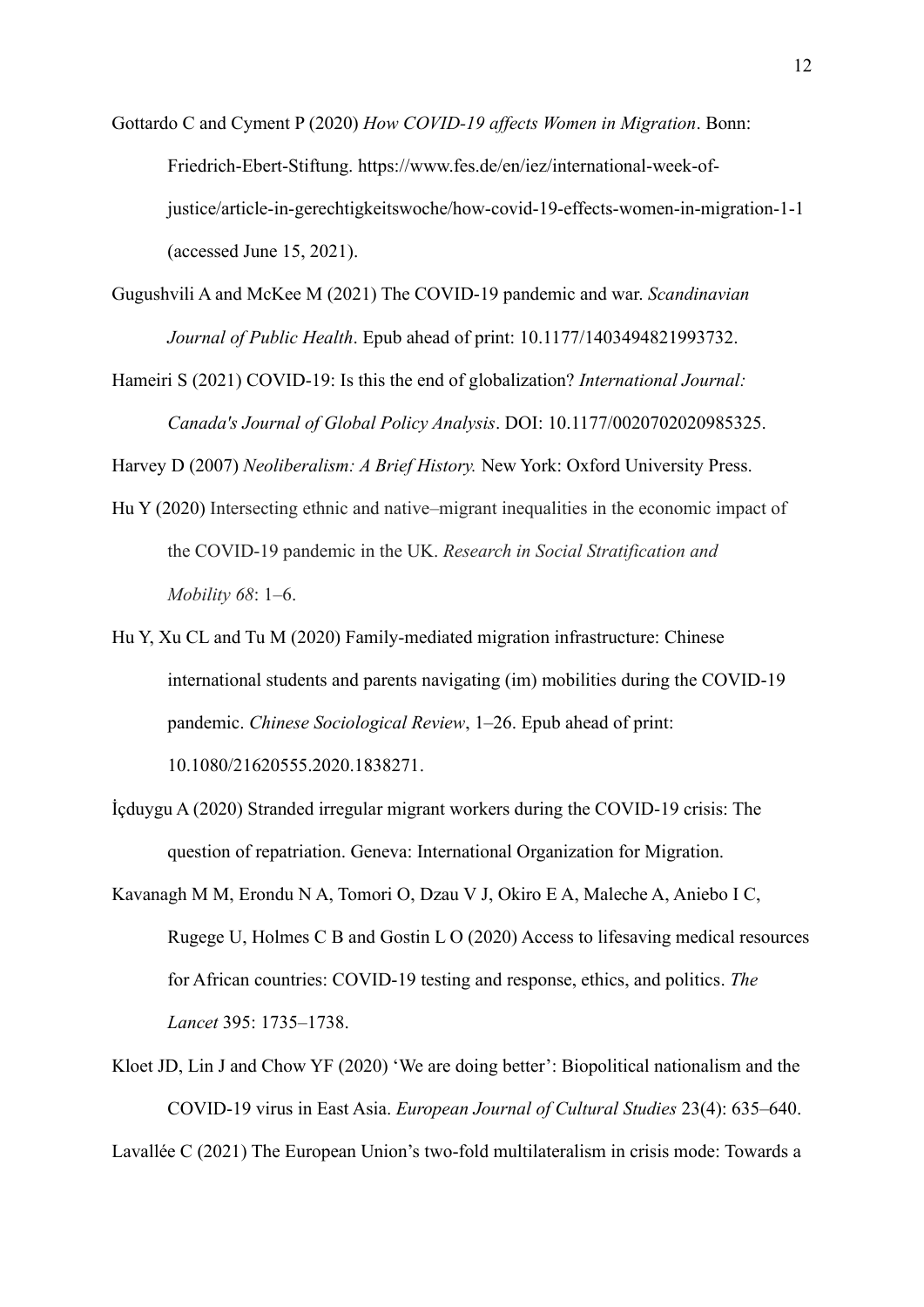global response to COVID-19. *International Journal: Canada's Journal of Global Policy Analysis*. DOI: 10.1177/0020702020987858.

- Levitt P and Glick Schiller N (2004) Conceptualizing Simultaneity: A Transnational Social Field Perspective on Society. *International Migration Review* 38(3): 1002–1039.
- Liu X and Bennett MM (2020) Viral borders: COVID-19's effects on securitization, surveillance, and identity in Mainland China and Hong Kong. *Dialogues in Human Geography* 10(2): 158–163.
- Migration Data Portal (2021) *Migration data relevant for the COVID-19 pandemic*. Available at: https://migrationdataportal.org/themes/migration-data-relevant-covid-19-pandemic (accessed April 12, 2021).
- Portes A, Guarnizo L E and Landolt P (1999) The study of transnationalism: pitfalls and promise of an emergent research field. *Ethnic and Racial Studies* 22(2): 217-–163.

Samadashvili S (2020) A brave, post–COVID-19 Europe. *European View* 19(2): 122–130.

- United Nations News (2021) *Air travel down 60 per cent, as airline industry losses top \$370 billion: ICAO*. Available at: https://news.un.org/en/story/2021/01/1082302 (accessed April 6, 2021).
- Verma R (2020) China's diplomacy and changing the COVID-19 narrative. *International Journal: Canada's Journal of Global Policy Analysis* 75(2): 248–258.

Vertovec S (2009) *Transnationalism.* London: Routledge.

- Vonen HD, Olsen ML, Eriksen SS, Jervelund SS and Eikemo TA (2020) Refugee camps and COVID-19: Can we prevent a humanitarian crisis?. *Scandinavian Journal of Public Health*, 1403494820934952.
- Wodak R (2015) *The Politics of Fear: What Right-Wing Populist Discourses Mean.* London: SAGE.

World Health Organization (2020a) *Public health considerations while resuming*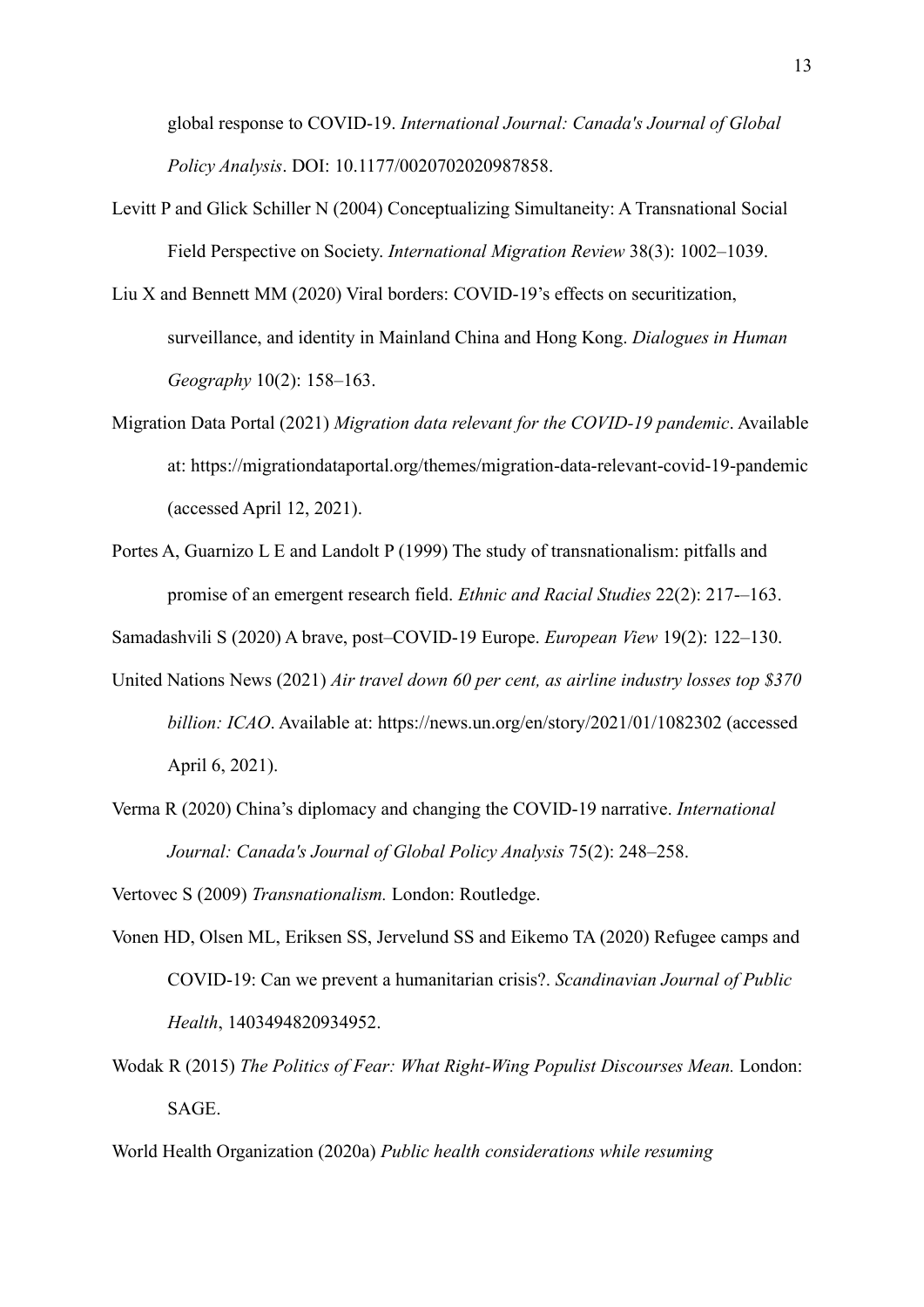*international travel*. Available at: https://www.who.int/news-room/articlesdetail/public-health-considerations-while-resuming-international-travel (accessed April 6, 2021).

- World Health Organization (2020b) *Migrants and refugees say COVID-19 has dramatically worsened their lives*. Available at: https://www.who.int/news-room/featurestories/detail/migrants-and-refugees-say-covid-19-has-dramatically-worsened-theirlives (accessed April 6, 2021).
- Wu C, Qian Y and Wilkes R (2020) Anti-Asian discrimination and the Asian-white mental health gap during COVID-19. *Ethnic and Racial Studies* 44(5): 819–835.
- Xiang B and Lindquist J (2014) Migration Infrastructure. *International Migration Review* 48(1\_suppl): 122–148.

**Daniel Nehring** is Associate Professor of Sociology at East China University of Science and Technology in Shanghai. His research concerns the personal consequences of globalisation and the rapid mobilisation of social life in the early 21<sup>st</sup> century. In this context, he has taken a particular interest in the transnational diffusion of psychotherapeutic discourses and practices, and in their incorporation into a range of institutional regimes. Recent publications in this area include *Transnational Popular Psychology and the Global Self-Help Industry* (Palgrave, 2016), *Therapeutic Worlds* (Routledge, 2019), and the *Routledge International Handbook of Global Therapeutic Cultures* (2020). He is also the convenor of the international academic network 'Popular Psychology, Self-Help Culture and the Happiness Industry', and he edits the book series 'Therapeutic Cultures' for Routledge.

**Yang Hu** is Senior Lecturer in the Department of Sociology, Lancaster University. His research focuses on changing work-family and gender relations, as well as their intersections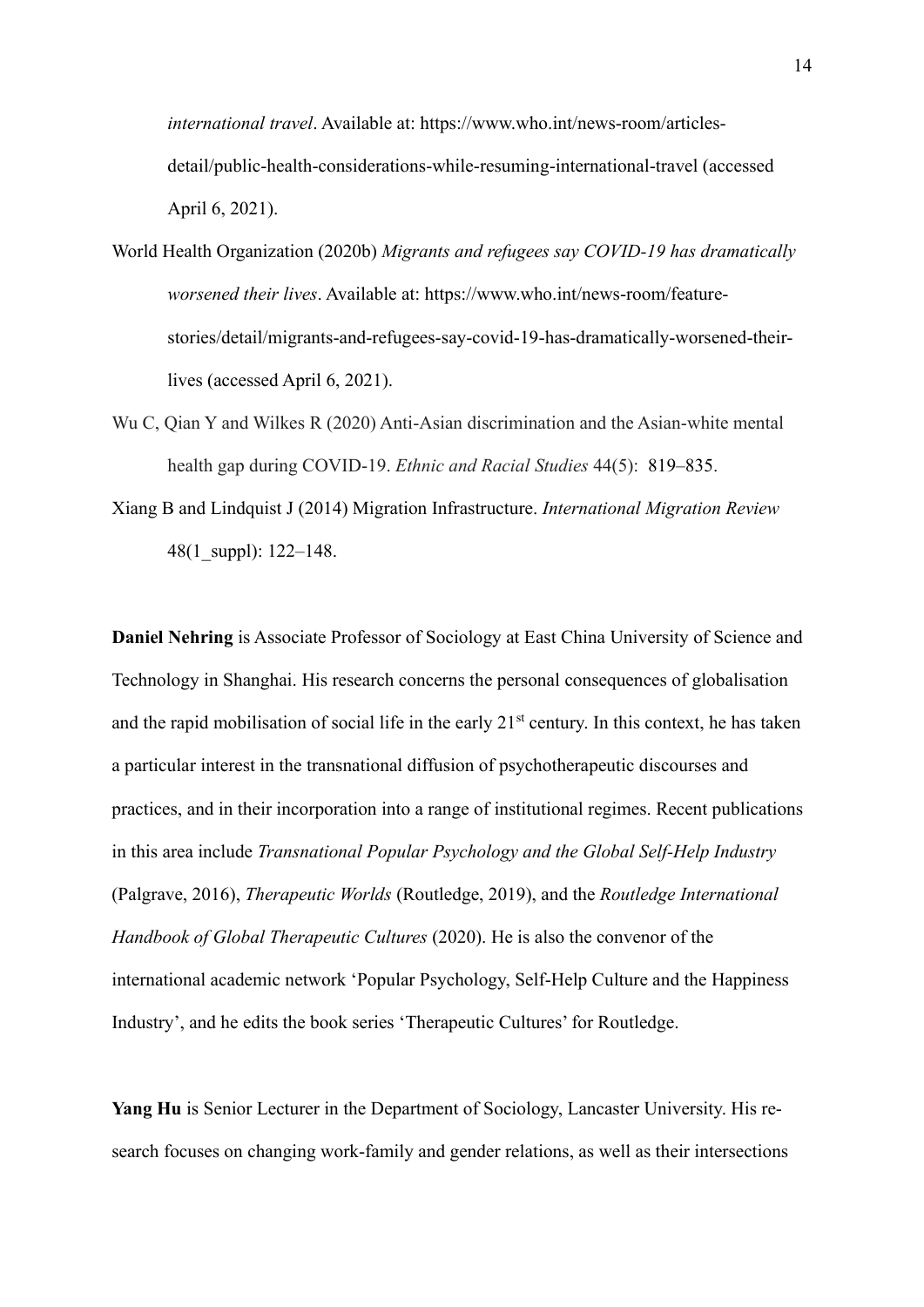with population mobility in a global context. He is an editorial board member of the *Journal of Marriage and Family*, *Sociology*, and *Sociology Compass*. He is author of the book *Chinese‐British Intermarriage—Disentangling Gender and Ethnicity*. Since the outbreak of the COVID-19 pandemic, he has conducted research on the implications of the pandemic for social inequalities and people's well-being in a cross-national comparative context.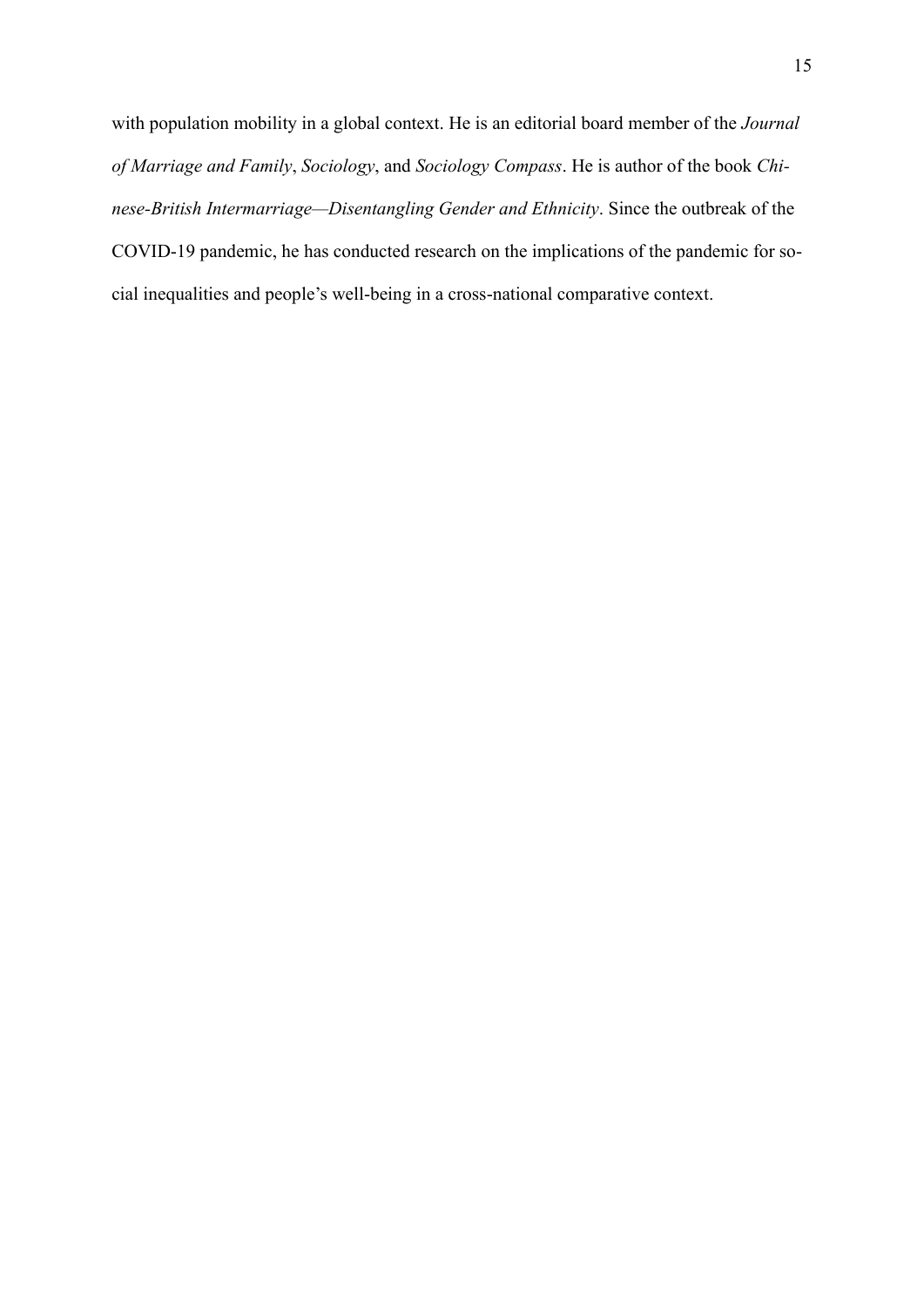## **Supplementary Resource Sheet**

**for** 

### **COVID-19, Nation-States, and Fragile Transnationalism**

The COVID-19 pandemic has created complex and rapidly shifting conditions for transnational mobility and connections. A range of national and international organisations compile reports, online overviews, and policy proposals regarding these conditions. Here, we present resources and evidence in addition to those included in the main article:

# **1. Reports and data on restrictions of transnational regimes, infrastructure, mobility, and connections:**

a. A recent comprehensive survey of mobility restrictions and retrenchment of the global migration infrastructure during the first year of the pandemic can be found in this report by the International Organization for Migration (IOM):

Benton M, Batalova J, Davidoff-Gore S, et al. (2021) *COVID-19 and the State of Global Mobility in 2020.* Geneva and Washington: International Organization for Migration and Migration Policy Institute. https://www.iom.int/news/firstcomprehensive-global-analysis-covid-19-travel-restrictions-border-closures-weighsfuture

b. The International Air Transport Association (IATA) publishes an up-to-date survey of global travel and mobility restrictions, in an easily usable online map:

International Air Transport Association (2021) *COVID-19 Travel Regulations Map*. Available at: https://www.iatatravelcentre.com/world.php (accessed April 12, 2021).

c. On the risk of large-scale airport closures, see the following recent news reports:

https://www.politico.eu/article/coronavirus-travel-economy-193-european-airportsrisk-closure-due-to-crisis-industry-lobby/

https://www.politico.eu/wpcontent/uploads/2020/10/20\_10\_27\_Almost\_200\_European\_airports\_facing\_insolven cy\_in\_coming\_months\_PRESS\_RELEASE.pdf

d. Empirical data on the impact of COVID-19 and related mobility restrictions on international migration are available at the website of the Migration Data Portal, here:

Migration Data Portal (2021) *Migration data relevant for the COVID-19 pandemic*. Available at: https://migrationdataportal.org/themes/migration-data-relevant-covid-19 pandemic (accessed April 12, 2021).

e. On the implications of 111,000 travel restrictions and border closures worldwide during the pandemic, see the following report at UN News: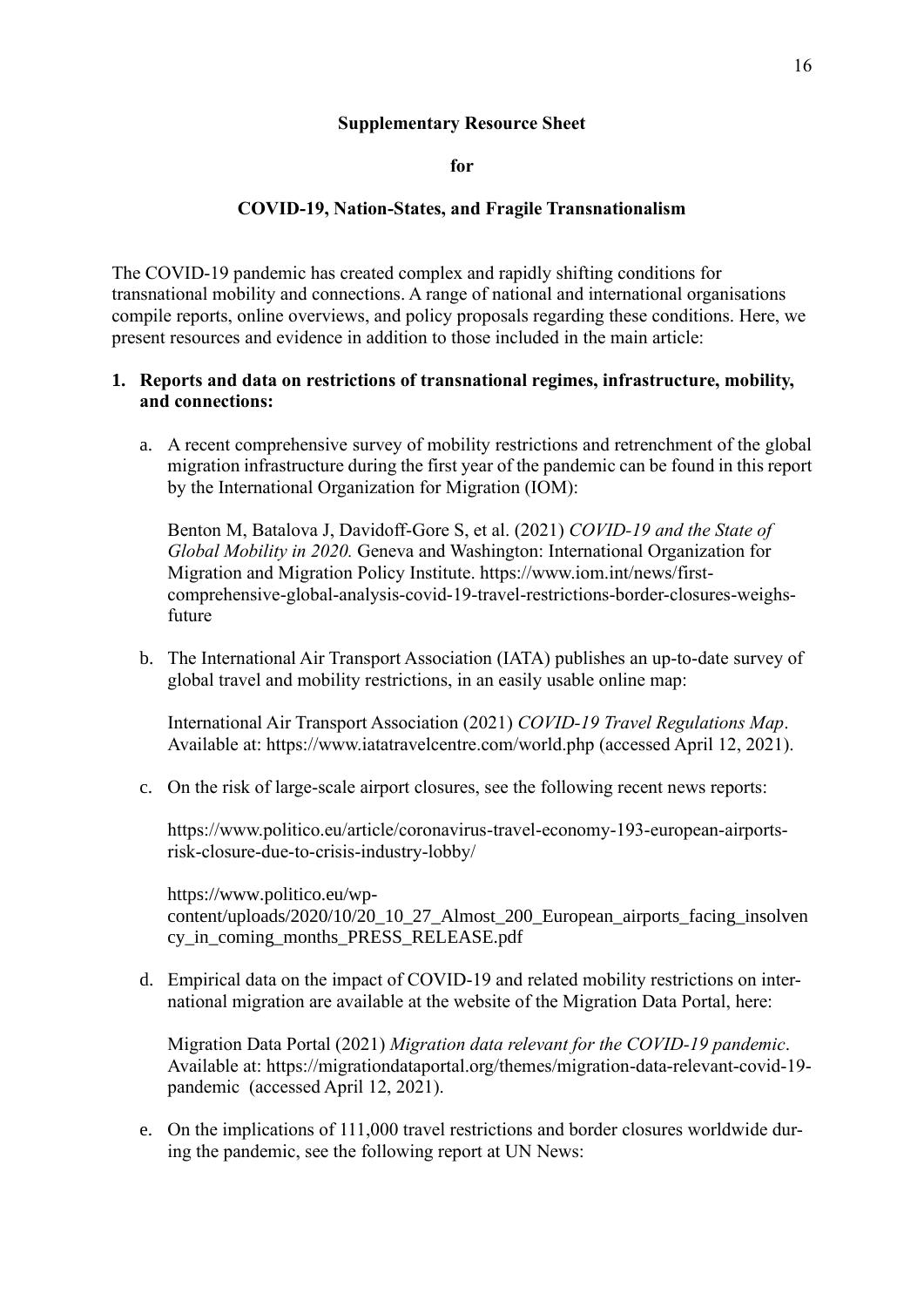https://news.un.org/en/story/2021/04/1089302

f. Overviews of travel restrictions and recommendations by national governments and international organisations further illustrate the retrenchment of the global mobility infrastructure. In this regard, see for instance the comprehensive websites of the European Commission and the Centers for Disease Control and Prevention in the USA:

Centers for Disease Control and Prevention (2021) *COVID-19 Travel Recommendations by Destination*. Available at: https://www.cdc.gov/coronavirus/2019-ncov/travelers/map-and-travel-notices.html (accessed April 12, 2021).

European Commission (2021) *Travel during the Coronavirus pandemic.* Available at: https://ec.europa.eu/info/live-work-travel-eu/coronavirus-response/travel-duringcoronavirus-pandemic\_en (accessed April 12, 2021).

- **2. Impact on vulnerable social groups:** The pandemic and consequent curtailment of transnationalism have had a severe impact on vulnerable social groups that rely on the ability to move and maintain social connections across borders.
	- a. The website of the United Nations High Commissioner for Refugees (UNHCR) provides evidence in this regard. This includes up-to-date figures regarding the number of people forcibly displaced or stranded, as refugees, during the pandemic:

United Nations High Commissioner for Refugees (2021) *Coronavirus Outbreak.*  Available at: https://www.unhcr.org/coronavirus-covid-19.html (accessed April 12, 2021).

b. International students are another group severely affected by the pandemic and attendant restrictions. In this regard, see:

European Commission (2021) *Support for international students affected by the COVID-19 pandemic*. Available at: https://ec.europa.eu/education/study-ineurope/news-views/support-international-students-covid-19\_en (accessed April 12, 2021).

- **3. Transnational exchanges in and competition for vaccines and medical equipment:**  The pandemic has entailed complex efforts to exchange and compete for medical equipment, such as face masks and other personal protective equipment (PPE), as well as vaccines. These efforts have been hampered by both production challenges and the prioritisation of the local interests of nation-states, often discussed under the label of 'vaccine nationalism'.
	- a. For an overview of attendant issues regarding COVID-19 vaccines, see the following resource at the Council on Foreign Relations:

Felter, C (2021) *A Guide to Global COVID-19 Vaccine Efforts.* Available at: https://www.cfr.org/backgrounder/guide-global-covid-19-vaccine-efforts (accessed April 12, 2021).